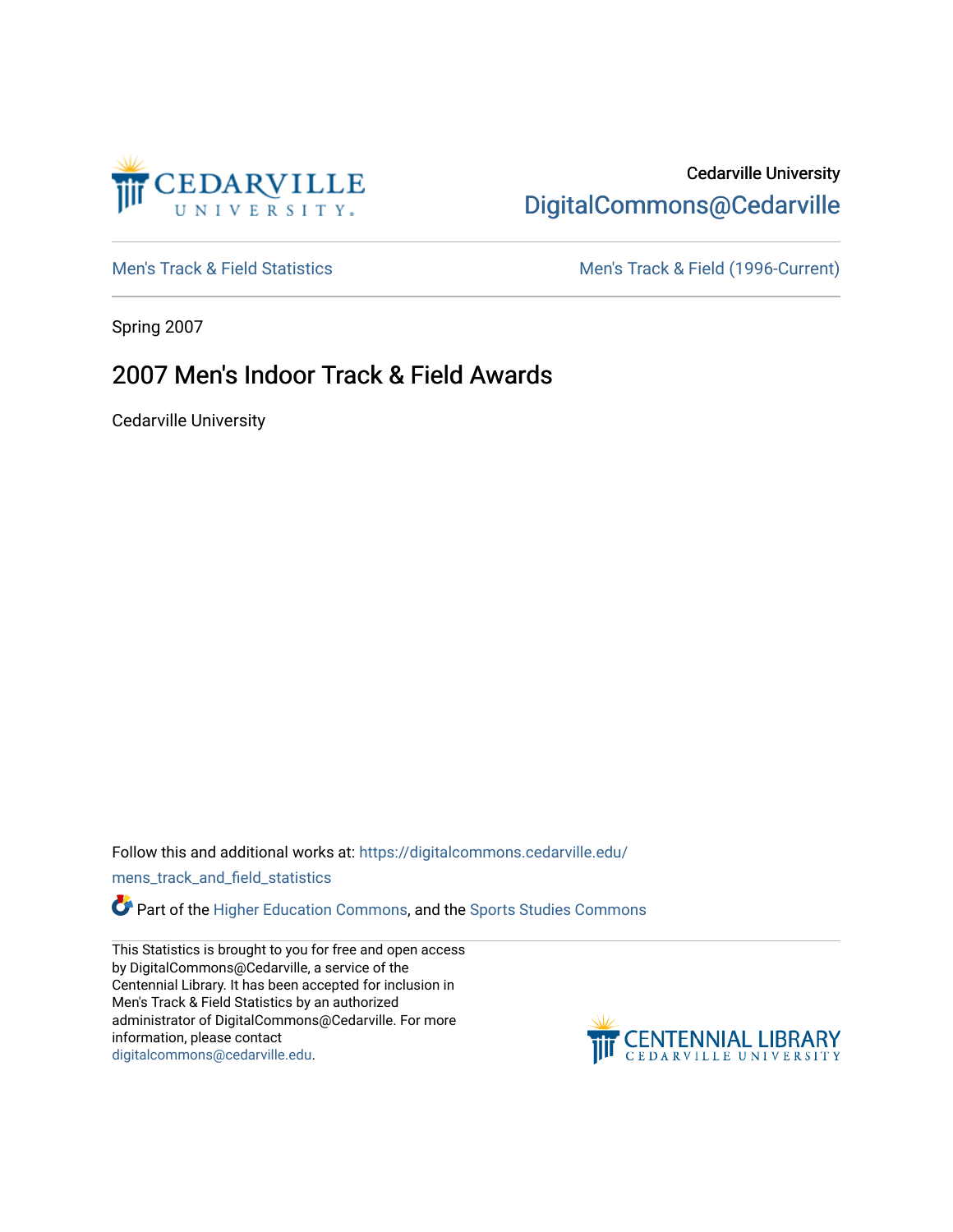

Bethel College Bethel College Bethel College Greenville College Greenville Collega

http://www.thenccaa.org/mensindtrackawd.htm

David Prieb Jontae Randolph Vincent Reel Jarod Renford Jarod Renford